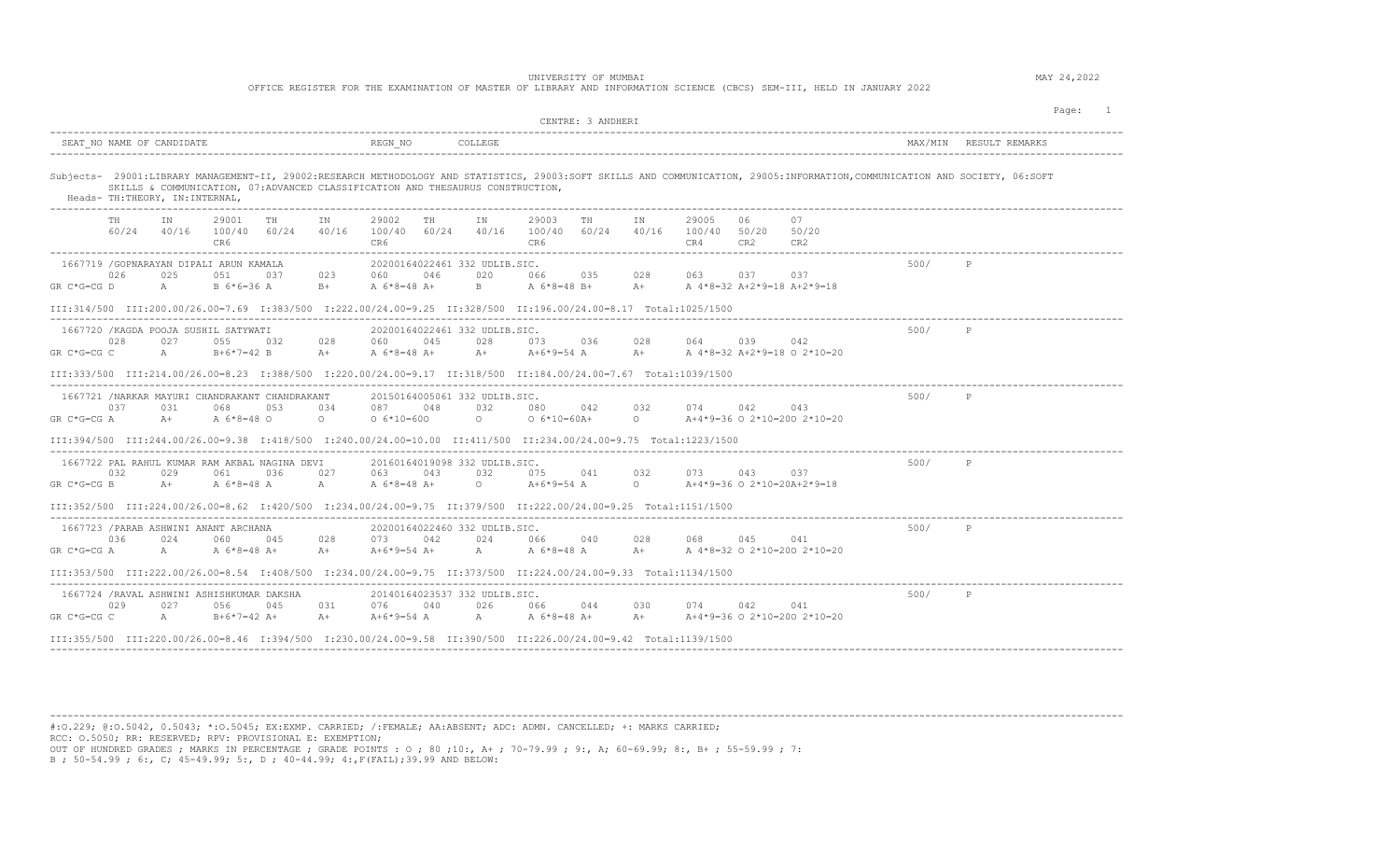extended to the contract of the contract of the contract of the contract of the contract of the contract of the contract of the contract of the contract of the contract of the contract of the contract of the contract of th CENTRE: 3 ANDHERI

OFFICE REGISTER FOR THE EXAMINATION OF MASTER OF LIBRARY AND INFORMATION SCIENCE (CBCS) SEM-III, HELD IN JANUARY 2022

---------------------------------------------------------------------------------------------------------------------------------------------------------------------------------------- SEAT\_NO NAME OF CANDIDATE A REGNINO REGNINO COLLEGE REGNINO COLLEGE REMARKS ---------------------------------------------------------------------------------------------------------------------------------------------------------------------------------------- Subjects- 29001:LIBRARY MANAGEMENT-II, 29002:RESEARCH METHODOLOGY AND STATISTICS, 29003:SOFT SKILLS AND COMMUNICATION, 29005:INFORMATION,COMMUNICATION AND SOCIETY, 06:SOFT SKILLS & COMMUNICATION, 07:ADVANCED CLASSIFICATION AND THESAURUS CONSTRUCTION, Heads- TH:THEORY, IN:INTERNAL, ---------------------------------------------------------------------------------------------------------------------------------------------------------------------------------------- TH IN 29001 TH IN 29002 TH IN 29003 TH IN 29005 06 07 60/24 40/16 100/40 60/24 40/16 100/40 60/24 40/16 100/40 60/24 40/16 100/40 50/20 50/20 CR6 CR6 CR6 CR4 CR2 CR2 ---------------------------------------------------------------------------------------------------------------------------------------------------------------------------------------- 1667725 /TIWARI SHRISTI RAMESH KIRAN 20100164013754 332 UDLIB.SIC. 500/ P 028 024 052 032 020 052 046 026 072 037 028 065 034 035 GR C\*G=CG C A B 6\*6=36 B B B 6\*6=36 A+ A A+6\*9=54 A A+ A 4\*8=32 A 2\*8=16 A+2\*9=18 III:310/500 III:192.00/26.00=7.38 I:341/500 I:206.00/24.00=8.58 II:320/500 II:186.00/24.00=7.75 Total:971/1500 ---------------------------------------------------------------------------------------------------------------------------------------------------------------------------------------- 1667726 /KAMBLE AASHWINI ARUN VIMAL 20160164026052 332 UDLIB.SIC. 500/ P 023@1 020 043@1 038 017 055 032 018 050 030 020 050 025 031 GR C\*G=CG D B D 6\*4=24 A D B+6\*7=42 B C B 6\*6=36 B B B 4\*6=24 B 2\*6=12 A 2\*8=16 III:254@1/500 III:154.00/26.00=5.92 I:329/500 I:192.00/24.00=8.00 II: /500 II: /24.00= Total: @1/1500 ----------------------------------------------------------------------------------------------------------------------------------------------------------------------------------------

----------------------------------------------------------------------------------------------------------------------------------------------------------------------------------------

#:O.229; @:O.5042, 0.5043; \*:O.5045; EX:EXMP. CARRIED; /:FEMALE; AA:ABSENT; ADC: ADMN. CANCELLED; +: MARKS CARRIED; RCC: O.5050; RR: RESERVED; RPV: PROVISIONAL E: EXEMPTION; OUT OF HUNDRED GRADES ; MARKS IN PERCENTAGE ; GRADE POINTS : O ; 80 ;10:, A+ ; 70-79.99 ; 9:, A; 60-69.99; 8:, B+ ; 55-59.99 ; 7: B ; 50-54.99 ; 6:, C; 45-49.99; 5:, D ; 40-44.99; 4:,F(FAIL);39.99 AND BELOW: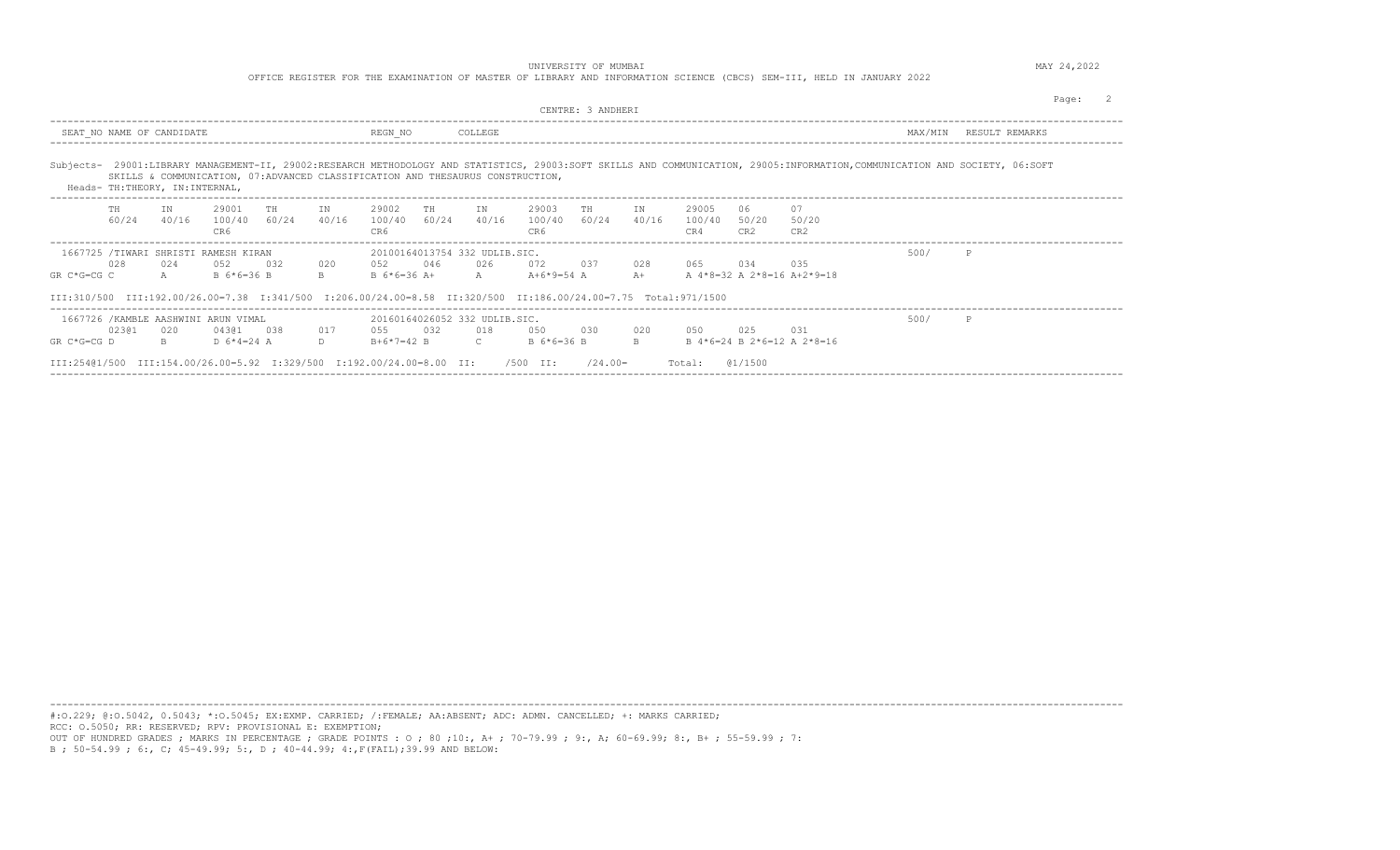OFFICE REGISTER FOR THE EXAMINATION OF MASTER OF LIBRARY AND INFORMATION SCIENCE (CBCS) SEM-III, HELD IN JANUARY 2022

|                                                                                                                                                | CENTRE: 5 THANE                                                                                                                                                                      |                      |
|------------------------------------------------------------------------------------------------------------------------------------------------|--------------------------------------------------------------------------------------------------------------------------------------------------------------------------------------|----------------------|
| SEAT NO NAME OF CANDIDATE                                                                                                                      | REGN NO<br>COLLEGE                                                                                                                                                                   | MAX/MIN              |
| COMMUNICATION, 07: ADVANCED CLASSIFICATION AND THESAURUS CONSTRUCTION,<br>Heads- TH: THEORY, IN: INTERNAL,                                     | Subjects- 29001:LIBRARY MANAGEMENT-II, 29002:RESEARCH METHODOLOGY AND STATISTICS, 29003:SOFT SKILLS AND COMMUNICATION, 29004:KNOWLEDGE ORGANIZATION, 06:SOFT SKILLS &                |                      |
| 29001<br>TH.<br>IN<br>TH<br>TN<br>100/40 60/24 40/16<br>60/24<br>40/16<br>CR6                                                                  | TN<br>29003<br>29004<br>06<br>07<br>29002<br>TH<br>IN<br>TH<br>40/16 100/40 60/24<br>40/16<br>100/40 60/24<br>100/40 50/20<br>50/20<br>CR6<br>CR6<br>CR4<br>CR2<br>CR2               |                      |
| 1883460 / CHOUBEY DIVYA JAYNARAYAN PUSHPKALA<br>030<br>028<br>058<br>033<br>027<br>$GR C*G=CG B$<br>$A +$<br>$B+6*7=42 B+$<br>$\mathbb A$      | 20160164008906 354 BEDEKAR VPM<br>025<br>038<br>030<br>068<br>032<br>028<br>060<br>020<br>060<br>$A+$<br>A 6*8=48 A<br>A 6*8=48 B<br>$A +$<br>A 4*8=32 B 2*6=12 D 2*4=8              | 500/                 |
|                                                                                                                                                | III:291/500 III:190.00/26.00=7.31 I:363/500 I:216.00/24.00=9.00 II:294/500 II:170.00/24.00=7.08 Total:948/1500                                                                       |                      |
| 1883461 /JOSHI NIKITA NITIN MAMTA<br>034<br>061<br>029<br>027<br>027<br>$GR C*G=CG B+$<br>A 6*8=48 C<br>$A \qquad \qquad$<br>$\mathbb A$       | 20170164011864 354 BEDEKAR VPM<br>026<br>025<br>025<br>020<br>025<br>056<br>051<br>026<br>051<br>$A \sim$<br>B+6*7=42 D<br>B 6*6=36 D<br>A<br>B $4*6=24$ D $2*4=8$ B $2*6=12$        | 500/<br>P            |
|                                                                                                                                                | III:264/500 III:170.00/26.00=6.54 I:370/500 I:216.00/24.00=9.00 II:287/500 II:152.00/24.00=6.33 Total:921/1500                                                                       |                      |
| 1883462 KULKARNI CHINMAY KISHORE LEENA<br>038<br>030<br>068<br>030<br>044<br>A $6*8=48$ A+<br>$GR C*G=CG A$<br>$A+$<br>$A+$                    | 20200164019440 354 BEDEKAR VPM<br>042<br>032<br>031<br>065<br>036 7<br>030<br>074<br>074<br>034<br>$A+6*9=54$ $A+$<br>$\circ$<br>$A+6*9=54$ B+<br>$A+$<br>A 4*8=32 A+2*9=18 A 2*8=16 | 500/<br>P            |
|                                                                                                                                                | III:347/500 III:222.00/26.00=8.54 I:406/500 I:232.00/24.00=9.67 II:356/500 II:216.00/24.00=9.00 Total:1109/1500                                                                      |                      |
| 1883463 /KULKARNI SAKSHI SUNIL SHAILA<br>$026 +$<br>$016 +$<br>$042 + 029 + 016 + 045 + 026 +$<br>GR C*G=CG D<br>$D \sim 1$<br>D 6*4=24 C<br>D | 20190164024892 354 BEDEKAR VPM<br>$016 + 042 + 024 + 016 +$<br>$040 + 020$<br>020<br>C 6*5=30 D<br>$D \sim 1$<br>D $6*4=24$ D<br>$D \sim 1$<br>D $4*4=16$ D $2*4=8$ D $2*4=8$        | 500/<br>$\mathbb{P}$ |
|                                                                                                                                                | III:209/500X III:110.00/26.00=4.23X I:243/500X I:128.00/24.00=5.33X II:260/500 II:146.00/24.00=6.08 Total:712/1500                                                                   |                      |
| 1883464 /MOILYDEVA PRITI RAMESH MEENANADI<br>039<br>030<br>069<br>036<br>031<br>$A +$<br>GR C*G=CG A<br>A 6*8=48 A<br>$A+$                     | 20170164017424 354 BEDEKAR VPM<br>031<br>076<br>039<br>032<br>071<br>024<br>067<br>045<br>027<br>$A+$<br>A+6*9=54 A O<br>A+4*9=36 C 2*5=10 B 2*6=12<br>A 6*8=48 A+                   | 500/<br>$\mathbb{P}$ |
|                                                                                                                                                | III:334/500 III:208.00/26.00=8.00 I:389/500 I:228.00/24.00=9.50 II:354/500 II:206.00/24.00=8.58 Total:1077/1500                                                                      |                      |
| 1883465 /SHENOY PADMINI GANESH PREMA<br>033<br>030<br>063<br>039<br>033<br>$GR C*G=CG B+$<br>$A+$<br>A 6*8=48 A<br>$\circ$                     | 20200164019440 354 BEDEKAR VPM<br>033<br>072<br>040<br>073<br>039<br>032<br>071<br>035<br>038<br>$\Omega$<br>A+6*9=54 A<br>$\Omega$<br>A+4*9=36 A+2*9=18 A+2*9=18<br>A+6*9=54 A      | 500/<br>P            |
| III:352/500 III:228.00/26.00=8.77 I:427/500 I:234.00/24.00=9.75 II:413/500 II:234.00/24.00=9.75 Total:1192/1500                                |                                                                                                                                                                                      |                      |

----------------------------------------------------------------------------------------------------------------------------------------------------------------------------------------

#:O.229; @:O.5042, 0.5043; \*:O.5045; EX:EXMP. CARRIED; /:FEMALE; AA:ABSENT; ADC: ADMN. CANCELLED; +: MARKS CARRIED; RCC: O.5050; RR: RESERVED; RPV: PROVISIONAL E: EXEMPTION; OUT OF HUNDRED GRADES ; MARKS IN PERCENTAGE ; GRADE POINTS : O ; 80 ;10:, A+ ; 70-79.99 ; 9:, A; 60-69.99; 8:, B+ ; 55-59.99 ; 7:

B ; 50-54.99 ; 6:, C; 45-49.99; 5:, D ; 40-44.99; 4:,F(FAIL);39.99 AND BELOW: